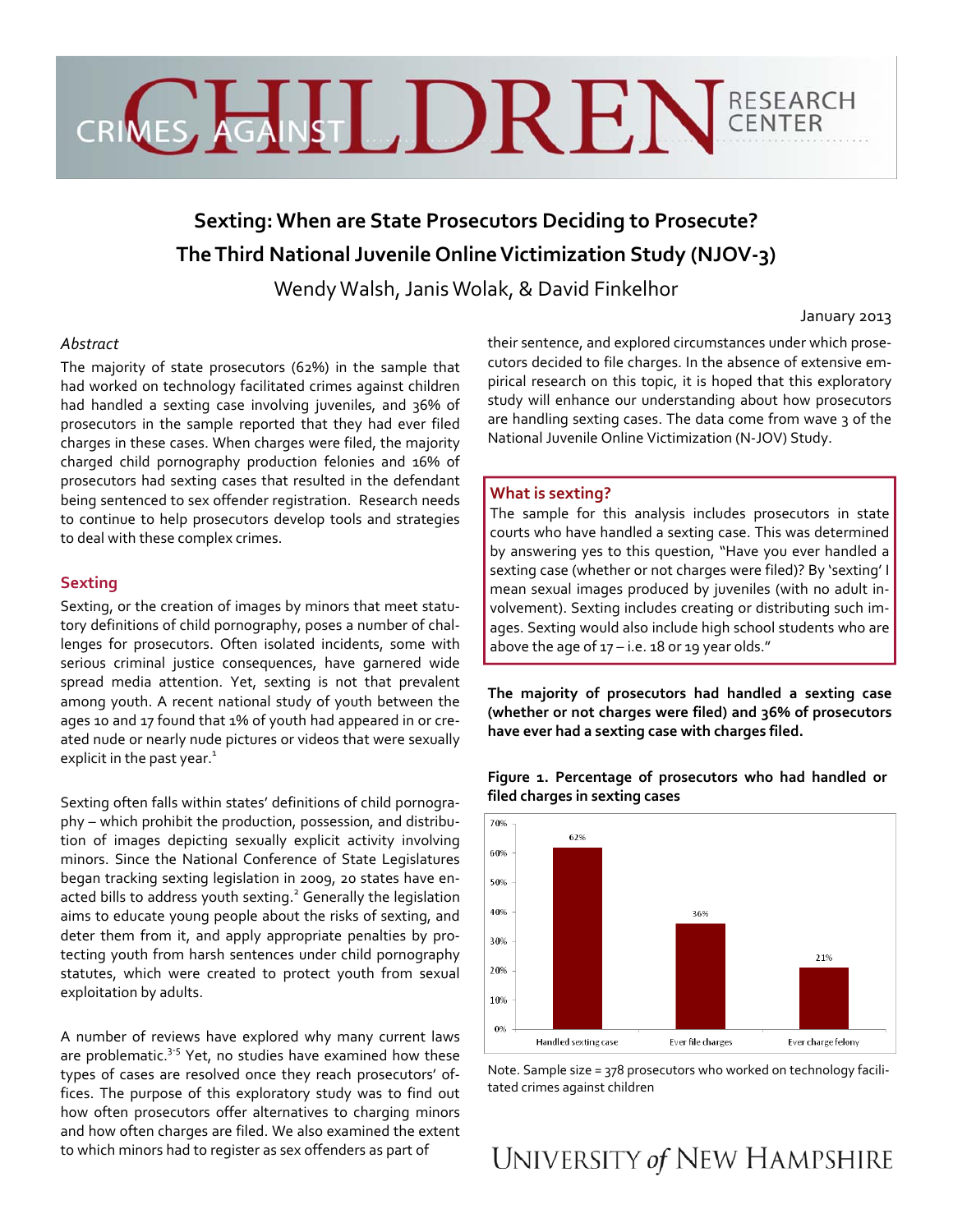When prosecutors handled these cases, they presented mi‐ nors with a wide range of alternatives to being charged.



# **Figure 2. Types of alternatives to being charged**



Prosecutors were asked what percentage of their sexting cases they have ever handled ended with no charges filed. 59% said that all (37%) or nearly all (22%) of their cases ended with NO charges. However, 21% said that most (7%) or all (14%) of their cases ended with charges filed.

#### **Figure 3. Percentage of sexting cases with no charges filed**



Note. Sample size = 236 prosecutors who had handled a sexting case

Of those that had filed charges, 62% had charged juveniles with felonies related to sexting cases and the majority (84%) charged child pornography production felonies. This charging occurred even in cases where images did not show sexually explicit conduct or exhibition of genitals, according to 17% of prosecutors.

Most prosecutors had sexting cases resolved by plea agree‐ ments (71%) or juvenile court (69%). Half of prosecutors (50%) mentioned diversion, 26% said dismissal of charges, and 4% said by a criminal trial. And 16% of prosecutors who

had filed charges in these cases had ever had a sexting case that resulted in the defendant being sentenced to sex offender registration.

# **Circumstances in which prosecutors would file charges**

In order to better understand when prosecutors would file charges, prosecutors were asked an open ended question about the types of circumstances in which they would file charges in these cases. Most prosecutors mentioned that they would need some type of additional offense, such as harass‐ ment, unruly behavior, or stalking, in order to file charges and that the circumstance would have to move beyond the boy‐ friend/girlfriend situation.

There were four main themes that described when prosecutors would file charges against a minor.

#### **Malicious intent/bullying/coercion or harassment (36%)**

- If pictures were taken by a boyfriend or girlfriend who then started distributing pictures widely with the motive to get even or to harm the other person's reputation.
- If a juvenile gave a photo to someone with the expectation that privacy be maintained, but then the images were dis‐ tributed as a way to bully the juvenile.

#### **Distribution (25%)**

- If a youth were sending images of herself to many people and there had already been an intervention, but she would not stop sending images, might charge to get her in the system.
- If the images were forwarded to someone else without the victim's consent, the charge might be invasion of privacy.

#### **If a large age difference existed between the people in‐ volved (22%)**

- If a 19‐year‐old boy was getting a 12 or 14 or 15‐year‐old girl to take pictures of herself and then the pictures were sent to a minor, might charge with contributing to the de‐ linquency of a minor.
- If the image was of a child under age 12 and sexually explicit, this would meet the CP felony statute.

#### **Graphic nature of the images (9%)**

- If violence was involved
- Gang rape, severe violence
- Only if very explicit pictures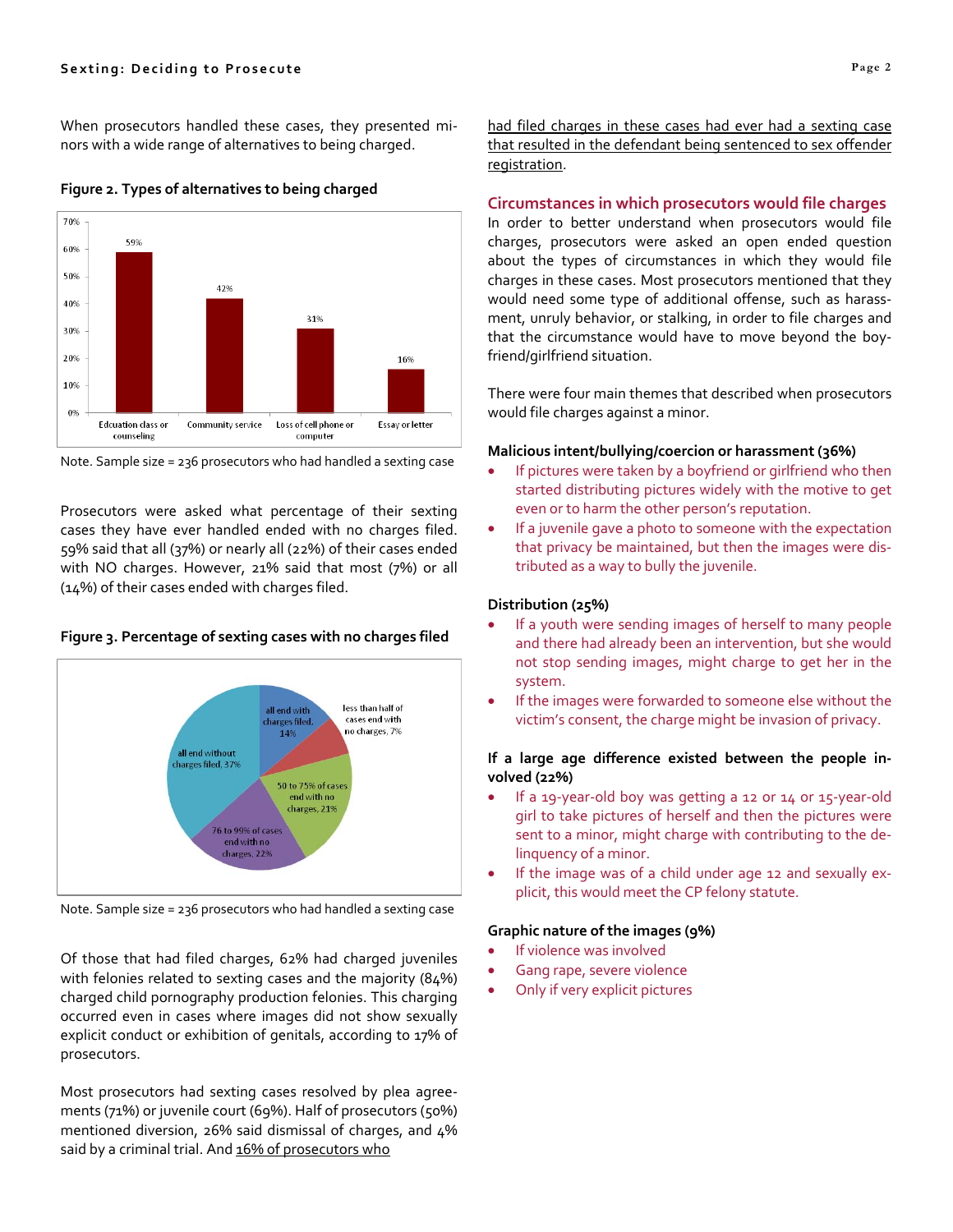# **Discussion**

The range of outcomes found in this study (i.e. alternatives to charging, not filing charges, charging with child pornography felony, requiring sex offender registration) mirrors the wide range of types of cases seen by law enforcement. For exam‐ ple, the NJOV3 sample of law enforcement agencies estimated that 3,477 cases of youth‐produced sexual images were handled by law enforcement during 2008 and 2009. $6,7$  Twothirds of these cases involved an "aggravating" circumstance beyond the creation and/or dissemination of a sexual image. In these aggravated cases, either an adult was involved (36% of cases) or a minor engaged in malicious, non‐consensual or abusive behavior (31% of cases). An arrest occurred in 36% of the aggravated youth‐only cases and in 18% of youth‐only cases with no aggravating elements.

In this sample of prosecutors that had worked on facilitated crimes against children, one‐third had ever filed charges in sexting cases. It is important to keep in mind that this is a con‐ venience sample of prosecutors and results do not reflect na‐ tional estimates about how often prosecutors handle sexting cases. Results from this exploratory indicate that research needs to continue to help prosecutors develop tools and strategies to deal with these complex crimes.

# **How the National Juvenile Online Victimization (N‐JOV) Study was conducted**

The N‐JOV Study collected information from a national sam‐ ple of law enforcement agencies about the prevalence of arrests for and characteristics of technology‐facilitated child sexual exploitation crimes. Three waves of the study have been conducted in 2001, 2006, and 2010. In all waves of the study, we used a two‐phase process of mail surveys followed by telephone interviews to collect data from a national sam‐ ple of the same local, county, state, and federal law enforce‐ ment agencies. First, we sent mail surveys to a national sam‐ ple of more than 2,500 agencies. These surveys asked if agencies had made arrests for online sex crimes against mi‐ nors during the respective one‐year timeframes. Then we conducted detailed telephone interviews with law enforce‐ ment investigators about a random sample of arrest cases reported in the mail surveys.

An additional component of the Third N‐JOV Study (N‐JOV3) was to conduct telephone interviews with prosecutors in‐ volved with technology‐facilitated child sexual exploitation crimes. Law enforcement investigators who had made ar‐ rests for technology‐facilitated child sexual exploitation crimes and participated in N-JOV<sub>3</sub> (N=818) provided the names of 545 state prosecutors involved with prosecuting technology facilitated crimes. Although the law enforcement sample included federal agencies, we were unable to obtain approval to include federal prosecutors in this study. Because law enforcement investigators provided the names of prose‐ cutors to contact for this component of the study, it is also

important to keep in mind that this is a convenience sample of prosecutors.

The purpose of the N‐JOV3 Prosecutor Survey was to gather information about the experiences state prosecutors have when they prosecute technology-facilitated crimes against children – including prosecuting child pornography (CP), online undercover chat cases where an undercover agent was portraying a minor, online enticement cases involving identi‐ fied victims, and when handling sexting cases. After receiving the names of prosecutors from law enforcement investigators, we sent letters to prosecutors explaining the purpose of the study. This was followed by telephone calls asking if they would like to participate in the study. For more information about the methodology see (http://www.unh.edu/ccrc/pdf/ CV293\_NJOV3%20Prosecution%20Study%20Methodology% 20Report\_1‐18‐13.pdf).

Between May and August 2011, telephone interviews were conducted with 378 prosecutors.

The following table describes the final disposition of the sam‐ ple.

|                                                                                                                                                          | Number          | %   |
|----------------------------------------------------------------------------------------------------------------------------------------------------------|-----------------|-----|
| Number of prosecutor names                                                                                                                               | 554             |     |
| Screened out (i.e. did not prosecute<br>any child sexual exploitation cases in                                                                           | 72              |     |
| the past 2 years)                                                                                                                                        |                 |     |
| Eligible cases                                                                                                                                           | 482             |     |
| Unable to contact (i.e.no agency or<br>prosecutor contact after 8 attempted<br>calls, repeated rescheduling with<br>prosecutor and interview never done) | 46              | 10% |
| Refused to do interview                                                                                                                                  | $\overline{2}6$ | 5%  |
| Pending when study closed                                                                                                                                | 32              | 7%  |
| <b>Completed interviews</b>                                                                                                                              | 378             | 78% |
| Did not handle a sexting case                                                                                                                            | 142             |     |
| Subsample of prosecutors who have<br>handled a sexting case (whether or<br>not charges were filed)                                                       | 236             |     |